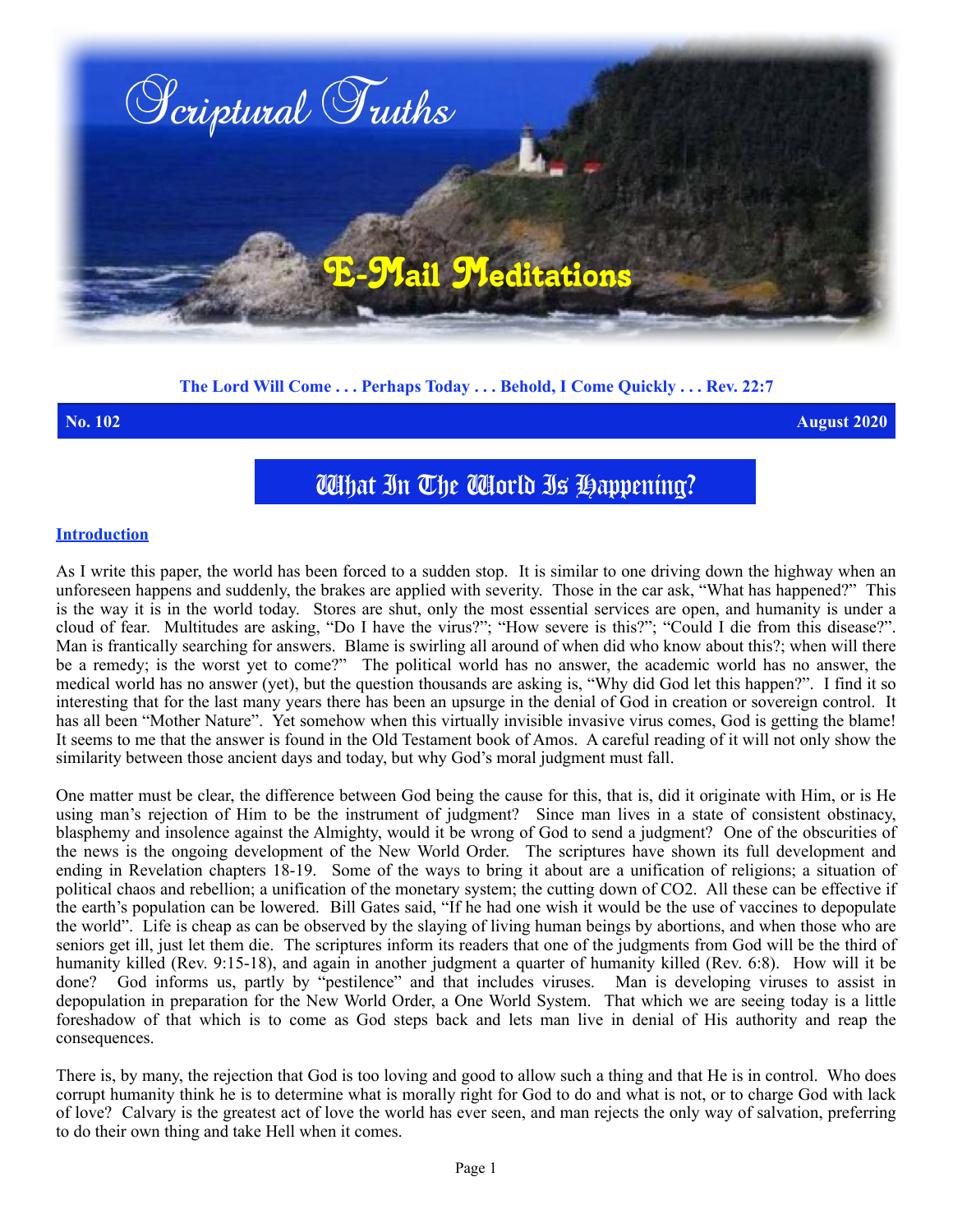## **God Is Not a Parochial God**

In the opening remarks of Amos God deals with the nations around Jerusalem: Damascus (ch. 1:3); Gaza (ch. 1:6); Tyrus (ch. 1:9); and continues with the nations until He begins to deal with Israel (ch. 2:6). That which is being shown is that God is not limited to one nation. He sees and recompenses each nation according to it's own rebelliousness against God, or reverence for God and help to His people (Psa. 33:12; Matt. 25:40, 45). Gilbert and Sullivan wrote in one of their musicals, "The punishment must fit the crime". Whither they knew it or not, this is righteous judgment and is the character of God. Rebellion and sin will be punished, but it will be in balance to what man did.

In Amos several expressions are repeated showing the longsuffering of God as He repeatedly says, "For three transgressions . . . and for four" (ch. 1:3, 6, 9, 11, 13; 2:1, 4, 6) thus showing that God's patience will come to an end. His enduring with man's insolence against Him cannot continue without recompense. Justice must be done. Let no nation think they can do as they want. Governments refuse to learn that God is much bigger than they and all the nations together are utterly insignificant. "Behold, the nations are as a drop of a bucket, and are counted as the small dust of the balance: behold, he taketh up the isles as a very little thing" (Isa. 40:15). Let the governments of the world deny God, live as if God does not exist and mock as if His ability to recompense is empty boasting. To God, all the nations are less than a few grains of sand, nothing to be concerned about. He is still the God to whom the nations are answerable.

### **What were the characteristics of the days of Amos and how are they manifested today?**

In reading the book God immediately begins to tell the sins and brutality committed:

- a) "Because they have threshed Gilead" (ch. 1:3), this was savagery. Is pulling a live infant apart not savagery?
- b) "Carried away captive" (ch. 1:6), lack of sympathy and compassion (ch. 1:6). Is today's world not dominated by lack of natural affection?
- c) "Cast off all pity, and his anger did tear perpetually, and he kept his wrath for ever (ch. 1:11). Today so many videos and children's play games are marked by fierceness of anger, a frozen anger.
- d) Sexual perversity and ignoring of the two sexes.
- e) Idolatry: We live in a world of God rejectors and idolatry, for whither it is sports, entertainment, money, prestige, or position, these are the gods of today's world.
- f) Despising of God's laws. Surely when the ten commandments are not wanted or removed from government places and a cross is despised and wanted removed, these are despising of God's laws and reminders of man's sins.

Is it any wonder God says "enough".

# **God's Warnings to Humanity Through Creation**

In reading Amos, God is not a hateful Being ready to flay man at the slightest fault, but giving multiple opportunities to repent, man despises every opportunity. God repeatedly says, "Yet have ye not returned unto me" (ch. 4:6, 8, 9, 10, 11). When all enduring mercy has come to its fulness and God has had enough of mockery, justice must be carried out. God says, "Prepare to meet thy God" (ch. 4:12).

God has warned man of man's own helplessness. Man cannot control the earth when it shakes, the hurricanes which lash the coasts of earth, the tornados which devastate the things of man, nor the volcanoes which erupt throwing pollution into the air and destroying pastures etc., or the famines. In all these things God is seeking to remind man that no matter how brilliant he thinks he is, he is ineffective in preventing or curtailing them. If man rejects these as the voice of the Almighty and speaks blasphemously that they are all mother nature, then things will get worse. Surely, the increase of earthquakes etc. are God's voice speaking to us.

Wise is the individual who listens to God's warning, "Prepare to meet thy God" for meet Him each person will. It will either be a joyful meeting or a trembling and fearfulness such as an individual has never known (2 Thess. 1:7-8; 2:8-12; Rev. 6:12-17).

Recently I found a poem called, "God Is Left Out", which summarizes the situation today.

Nations are puzzled, laden with fear, All seems to be darkness year after year, Planning and scheming don't seem to bring Peace and contentment, joy bells that ring. Millions are asking, "what's it all about" Here is the reason, **GOD IS LEFT OUT**